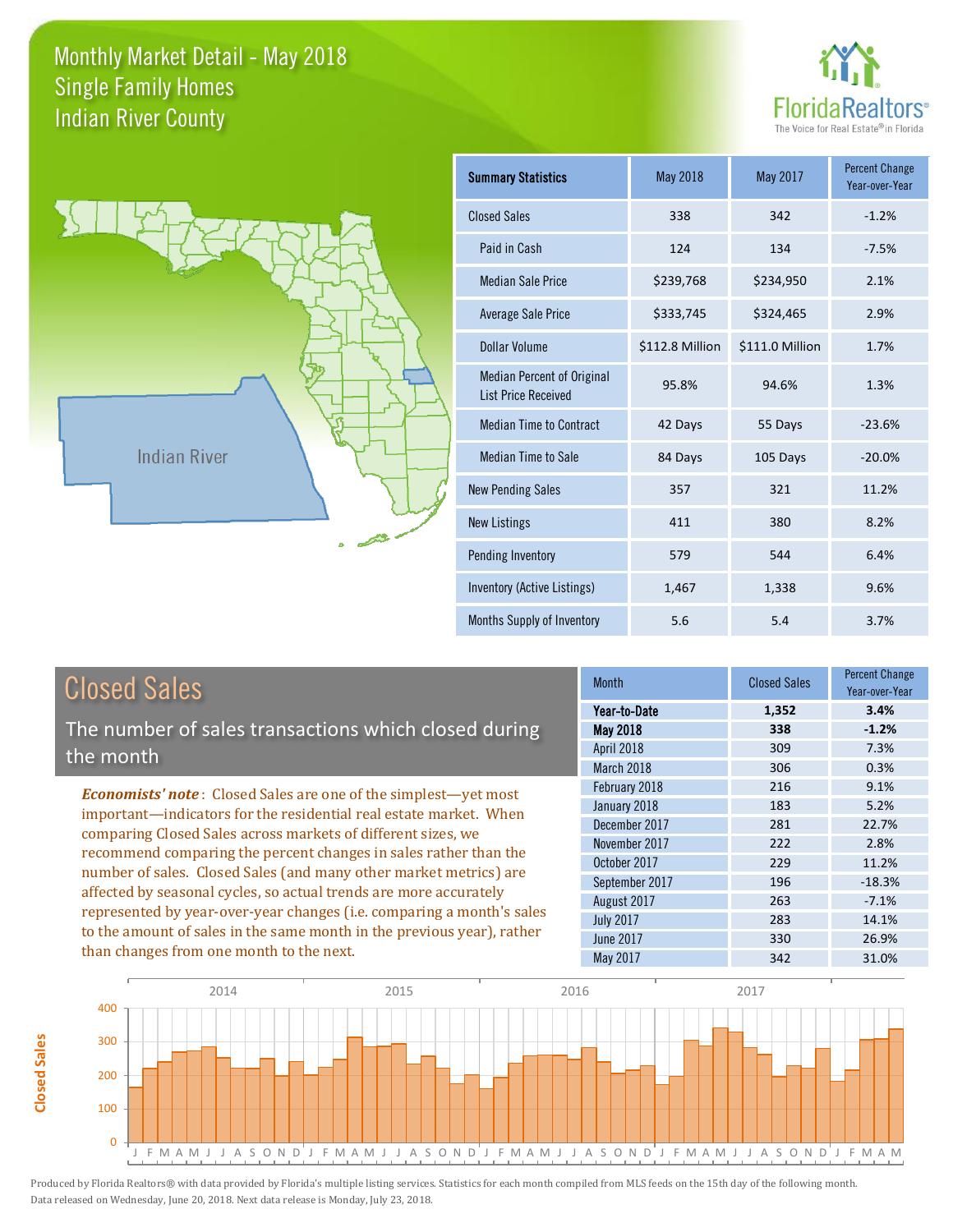this statistic should be interpreted with care.



104 3.0%

| Cash Sales                                                                     | <b>Month</b>      | <b>Cash Sales</b> | <b>Percent Change</b><br>Year-over-Year |
|--------------------------------------------------------------------------------|-------------------|-------------------|-----------------------------------------|
|                                                                                | Year-to-Date      | 526               | $-8.7%$                                 |
| The number of Closed Sales during the month in which                           | <b>May 2018</b>   | 124               | $-7.5%$                                 |
|                                                                                | <b>April 2018</b> | 131               | $-1.5%$                                 |
| buyers exclusively paid in cash                                                | March 2018        | 105               | $-26.6%$                                |
|                                                                                | February 2018     | 93                | 2.2%                                    |
|                                                                                | January 2018      | 73                | $-2.7%$                                 |
| <b>Economists' note:</b> Cash Sales can be a useful indicator of the extent to | December 2017     | 110               | 6.8%                                    |
| which investors are participating in the market. Why? Investors are            | November 2017     | 89                | 12.7%                                   |
| far more likely to have the funds to purchase a home available up front,       | October 2017      | 93                | 6.9%                                    |
| whereas the typical homebuyer requires a mortgage or some other                | September 2017    | 66                | $-29.8%$                                |
| form of financing. There are, of course, many possible exceptions, so          | August 2017       | 88                | $-24.1%$                                |

J F M A M J J A S O N D J F M A M J J A S O N D J F M A M J J A S O N D J F M A M J J A S O N D J F M A M  $\Omega$ 50 100 150 200 2014 2015 2015 2016 2017 2018 2017

# Cash Sales as a Percentage of Closed Sales

The percentage of Closed Sales during the month which were Cash Sales

*Economists' note* : This statistic is simply another way of viewing Cash Sales. The remaining percentages of Closed Sales (i.e. those not paid fully in cash) each month involved some sort of financing, such as mortgages, owner/seller financing, assumed loans, etc.

| <b>Month</b>     | <b>Percent of Closed</b> | <b>Percent Change</b> |
|------------------|--------------------------|-----------------------|
|                  | Sales Paid in Cash       | Year-over-Year        |
| Year-to-Date     | 38.9%                    | $-11.8%$              |
| May 2018         | 36.7%                    | $-6.4%$               |
| April 2018       | 42.4%                    | $-8.2%$               |
| March 2018       | 34.3%                    | $-26.9%$              |
| February 2018    | 43.1%                    | $-6.3%$               |
| January 2018     | 39.9%                    | $-7.4%$               |
| December 2017    | 39.1%                    | $-13.1%$              |
| November 2017    | 40.1%                    | 9.6%                  |
| October 2017     | 40.6%                    | $-3.8%$               |
| September 2017   | 33.7%                    | $-14.0%$              |
| August 2017      | 33.5%                    | $-18.3%$              |
| <b>July 2017</b> | 36.7%                    | $-9.8%$               |
| <b>June 2017</b> | 39.1%                    | $-4.2%$               |
| May 2017         | 39.2%                    | $-18.2%$              |

June 2017 **129** 21.7%

July 2017

May 2017 134 7.2%

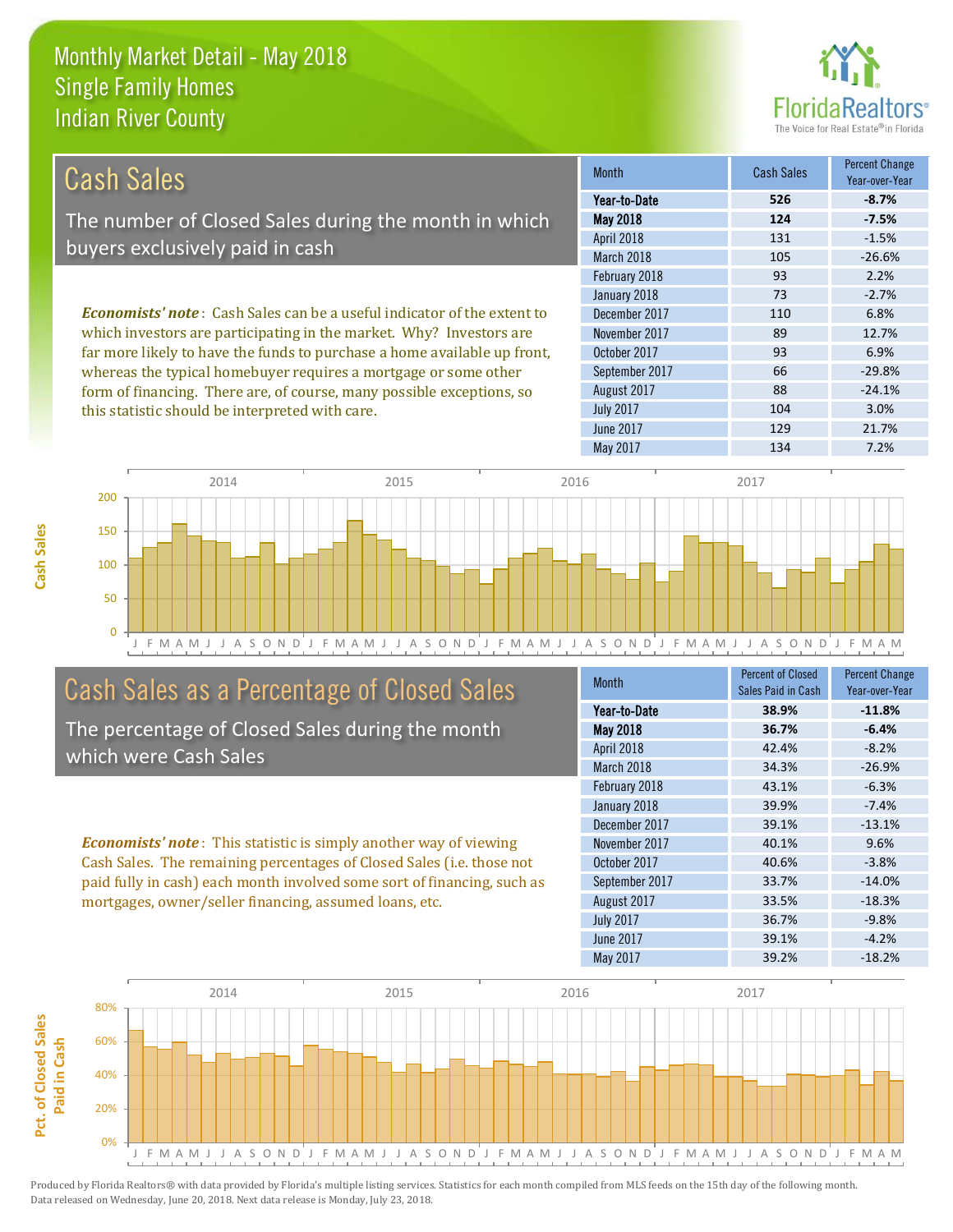the types of homes that sell can change over time.



| Median Sale Price                                                         | <b>Month</b>      | <b>Median Sale Price</b> | <b>Percent Change</b><br>Year-over-Year |
|---------------------------------------------------------------------------|-------------------|--------------------------|-----------------------------------------|
|                                                                           | Year-to-Date      | \$236,500                | 6.1%                                    |
| The median sale price reported for the month (i.e. 50%                    | <b>May 2018</b>   | \$239,768                | 2.1%                                    |
|                                                                           | <b>April 2018</b> | \$235,000                | 5.6%                                    |
| of sales were above and 50% of sales were below)                          | March 2018        | \$225,000                | 0.9%                                    |
|                                                                           | February 2018     | \$242,450                | 12.0%                                   |
| <b>Economists' note:</b> Median Sale Price is our preferred summary       | January 2018      | \$229,000                | 9.0%                                    |
| statistic for price activity because, unlike Average Sale Price, Median   | December 2017     | \$240,000                | 17.1%                                   |
| Sale Price is not sensitive to high sale prices for small numbers of      | November 2017     | \$218,950                | $-0.2%$                                 |
| homes that may not be characteristic of the market area. Keep in mind     | October 2017      | \$221,170                | 16.4%                                   |
| that median price trends over time are not always solely caused by        | September 2017    | \$229,950                | 23.7%                                   |
| changes in the general value of local real estate. Median sale price only | August 2017       | \$236,000                | 18.2%                                   |
| reflects the values of the homes that sold each month, and the mix of     | <b>July 2017</b>  | \$231,263                | 10.1%                                   |



# Average Sale Price

The average sale price reported for the month (i.e. total sales in dollars divided by the number of sales)

*Economists' note* : Usually, we prefer Median Sale Price over Average Sale Price as a summary statistic for home prices. However, Average Sale Price does have its uses—particularly when it is analyzed alongside the Median Sale Price. For one, the relative difference between the two statistics can provide some insight into the market for higher-end homes in an area.

| <b>Month</b>     | <b>Average Sale Price</b> | <b>Percent Change</b><br>Year-over-Year |
|------------------|---------------------------|-----------------------------------------|
| Year-to-Date     | \$341,767                 | 1.4%                                    |
| <b>May 2018</b>  | \$333,745                 | 2.9%                                    |
| April 2018       | \$367,984                 | $-11.9%$                                |
| March 2018       | \$317,196                 | 1.3%                                    |
| February 2018    | \$371,669                 | 30.8%                                   |
| January 2018     | \$318,106                 | $-3.4%$                                 |
| December 2017    | \$324,810                 | 17.0%                                   |
| November 2017    | \$273,937                 | $-5.4%$                                 |
| October 2017     | \$326,449                 | 19.8%                                   |
| September 2017   | \$326,359                 | 31.7%                                   |
| August 2017      | \$369,844                 | 40.7%                                   |
| <b>July 2017</b> | \$395,308                 | 36.1%                                   |
| <b>June 2017</b> | \$316,200                 | $-10.9%$                                |
| May 2017         | \$324,465                 | $-14.3%$                                |

May 2017 **\$234,950** \$234,950 10.8%

June 2017 **\$235,000 10.3%** 



Produced by Florida Realtors® with data provided by Florida's multiple listing services. Statistics for each month compiled from MLS feeds on the 15th day of the following month. Data released on Wednesday, June 20, 2018. Next data release is Monday, July 23, 2018.

**Average Sale Price**

**Average Sale Price**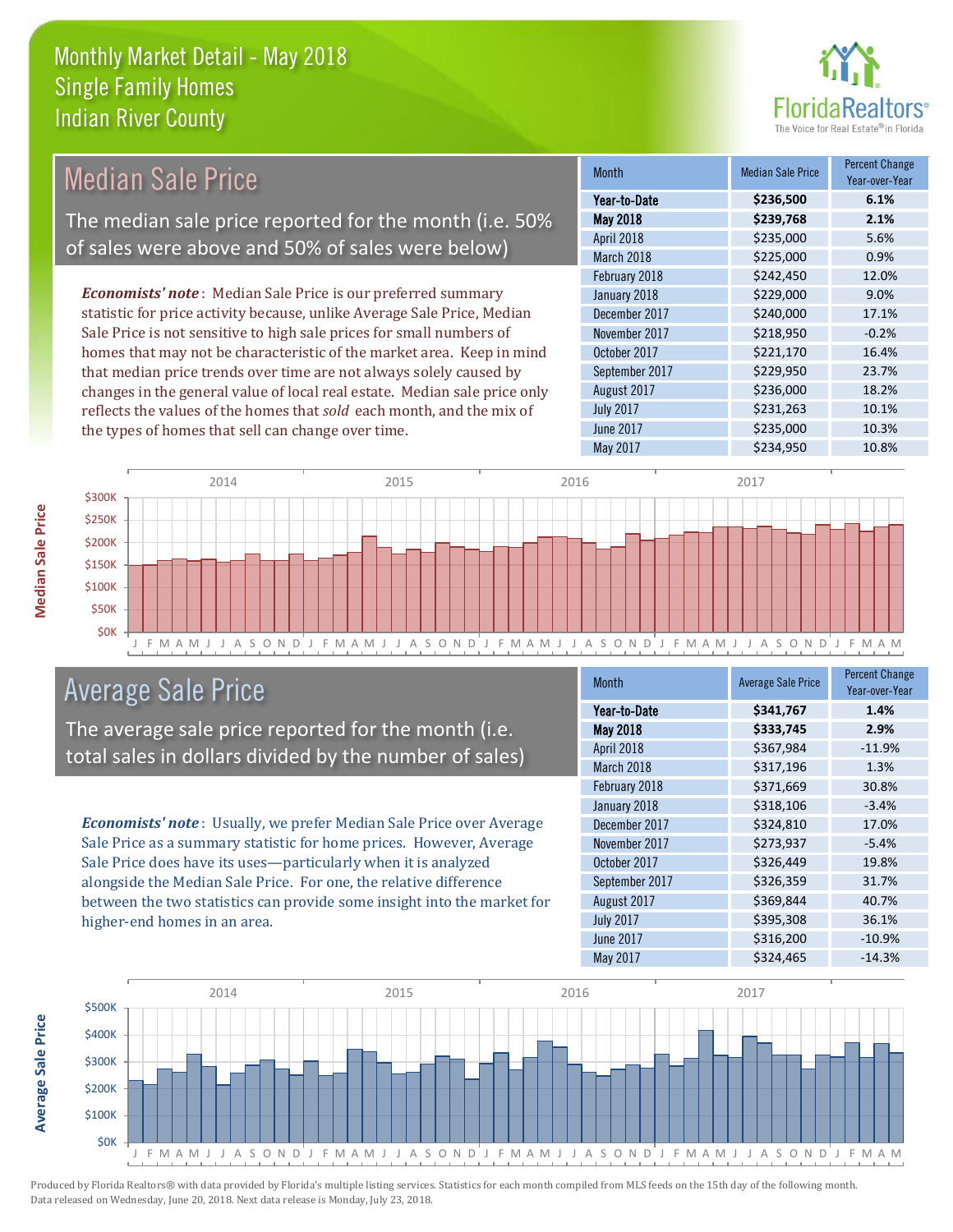

# Dollar Volume

The sum of the sale prices for all sales which closed during the month

*Economists' note* : Dollar Volume is simply the sum of all sale prices in a given time period, and can quickly be calculated by multiplying Closed Sales by Average Sale Price. It is a strong indicator of the health of the real estate industry in a market, and is of particular interest to real estate professionals, investors, analysts, and government agencies. Potential home sellers and home buyers, on the other hand, will likely be better served by paying attention to trends in the two components of Dollar Volume (i.e. sales and prices) individually.

| <b>Month</b>     | <b>Dollar Volume</b> | <b>Percent Change</b><br>Year-over-Year |
|------------------|----------------------|-----------------------------------------|
| Year-to-Date     | \$462.1 Million      | 4.9%                                    |
| May 2018         | \$112.8 Million      | 1.7%                                    |
| April 2018       | \$113.7 Million      | $-5.5%$                                 |
| March 2018       | \$97.1 Million       | 1.6%                                    |
| February 2018    | \$80.3 Million       | 42.6%                                   |
| January 2018     | \$58.2 Million       | 1.6%                                    |
| December 2017    | \$91.3 Million       | 43.6%                                   |
| November 2017    | \$60.8 Million       | $-2.8%$                                 |
| October 2017     | \$74.8 Million       | 33.2%                                   |
| September 2017   | \$64.0 Million       | 7.6%                                    |
| August 2017      | \$97.3 Million       | 30.8%                                   |
| <b>July 2017</b> | \$111.9 Million      | 55.3%                                   |
| <b>June 2017</b> | \$104.3 Million      | 13.1%                                   |
| <b>May 2017</b>  | \$111.0 Million      | 12.3%                                   |



# Median Percent of Original List Price Received

The median of the sale price (as a percentage of the original list price) across all properties selling during the month

*Economists' note* : The Median Percent of Original List Price Received is useful as an indicator of market recovery, since it typically rises as buyers realize that the market may be moving away from them and they need to match the selling price (or better it) in order to get a contract on the house. This is usually the last measure to indicate a market has shifted from down to up, so it is what we would call a *lagging* indicator.

| <b>Month</b>     | Med. Pct. of Orig.         | <b>Percent Change</b> |
|------------------|----------------------------|-----------------------|
|                  | <b>List Price Received</b> | Year-over-Year        |
| Year-to-Date     | 95.7%                      | 0.7%                  |
| May 2018         | 95.8%                      | 1.3%                  |
| April 2018       | 95.5%                      | 1.1%                  |
| March 2018       | 95.7%                      | $-0.2%$               |
| February 2018    | 95.8%                      | 0.2%                  |
| January 2018     | 95.8%                      | 0.3%                  |
| December 2017    | 96.0%                      | 0.5%                  |
| November 2017    | 95.2%                      | 0.0%                  |
| October 2017     | 95.2%                      | $-0.8%$               |
| September 2017   | 95.5%                      | 0.0%                  |
| August 2017      | 96.1%                      | 1.2%                  |
| <b>July 2017</b> | 96.3%                      | 1.0%                  |
| June 2017        | 95.4%                      | 0.6%                  |
| May 2017         | 94.6%                      | 0.0%                  |

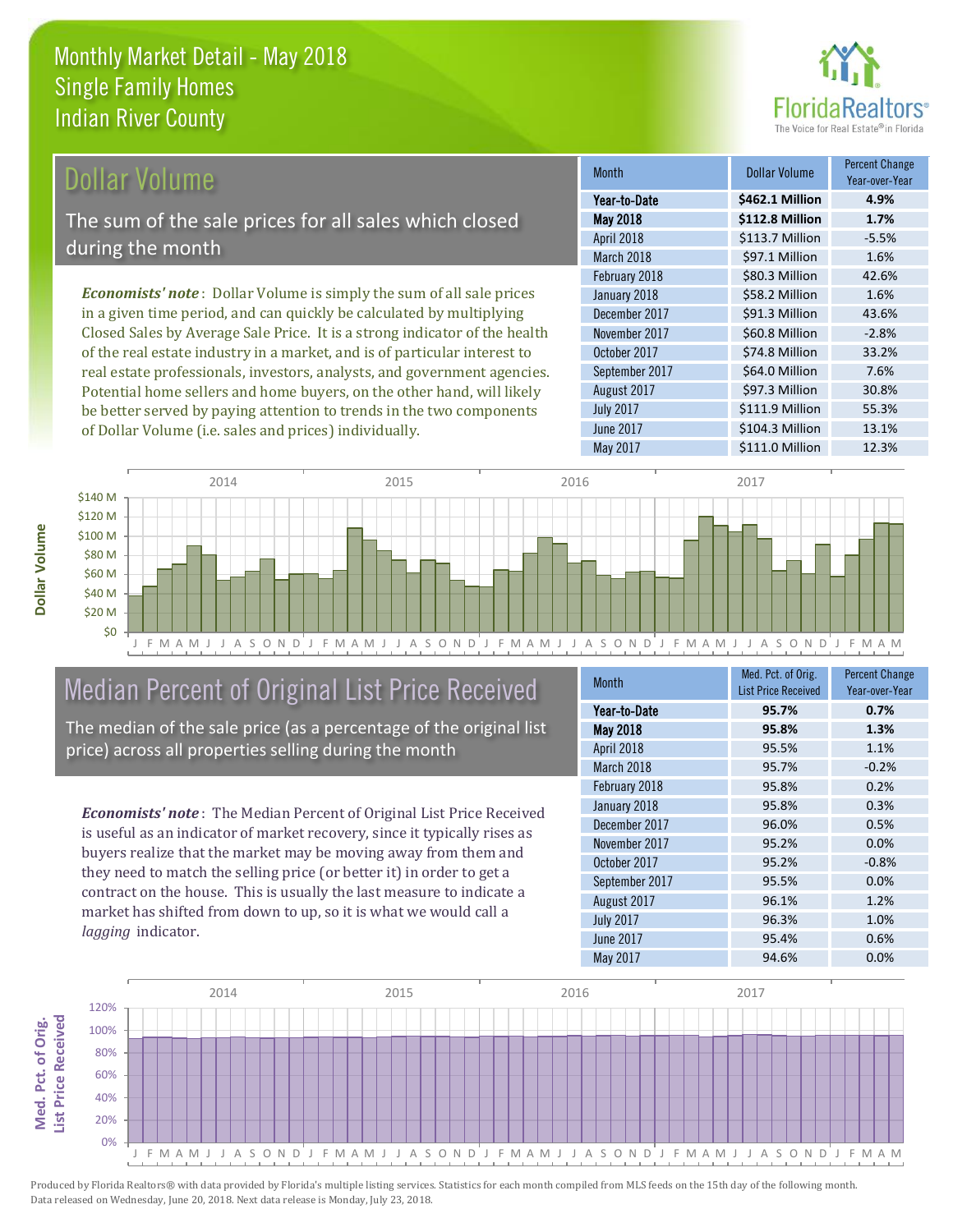

#### *Economists' note* : Like Time to Sale, Time to Contract is a measure of the length of the home selling process calculated for sales which closed during the month. The difference is that Time to Contract measures the number of days between the initial listing of a property and the signing of the contract which eventually led to the closing of the sale. When the gap between Median Time to Contract and Median Time to 47 Days 0.0% August 2017 January 2018 **45 Days** 15.4% December 2017 **45 Days** 15.4% November 2017 **40 Days** -13.0% October 2017 **55 Days** 44.7% September 2017 **55 Days** 34.1% Month Month Median Time to **Contract** Percent Change Year-over-Year May 2018 **42 Days -23.6%** Year-to-Date **45 Days -8.2%** April 2018 **49 Days** 4.3% March 2018 **45 Days** -8.2% February 2018 **46 Days** -17.9% Median Time to Contract The median number of days between the listing date and contract date for all Closed Sales during the month

J F M A M J J A S O N D J F M A M J J A S O N D J F M A M J J A S O N D J F M A M J J A S O N D J F M A M  $\Omega$ 20 40 60 80 100 120 140 2014 2015 2015 2016 2017 2018 2017

# Median Time to Sale

numbers of cash sales.

**Median Time to Contract**

**Median Time to** 

The median number of days between the listing date and closing date for all Closed Sales during the month

Sale grows, it is usually a sign of longer closing times and/or declining

*Economists' note* : Time to Sale is a measure of the length of the home selling process, calculated as the number of days between the initial listing of a property and the closing of the sale. *Median* Time to Sale is the amount of time the "middle" property selling this month was on the market. That is, 50% of homes selling this month took *less* time to sell, and 50% of homes took *more* time to sell. Median Time to Sale gives a more accurate picture than Average Time to Sale, which can be skewed upward by small numbers of properties taking an abnormally long time to sell.

| <b>Month</b>     | <b>Median Time to Sale</b> | <b>Percent Change</b><br>Year-over-Year |
|------------------|----------------------------|-----------------------------------------|
| Year-to-Date     | 90 Days                    | $-3.2%$                                 |
| May 2018         | 84 Days                    | $-20.0%$                                |
| April 2018       | 94 Days                    | 2.2%                                    |
| March 2018       | 84 Days                    | $-9.7%$                                 |
| February 2018    | 91 Days                    | $-2.2%$                                 |
| January 2018     | 89 Days                    | 8.5%                                    |
| December 2017    | 97 Days                    | 11.5%                                   |
| November 2017    | 89 Days                    | $-5.3%$                                 |
| October 2017     | 106 Days                   | 34.2%                                   |
| September 2017   | 107 Days                   | 17.6%                                   |
| August 2017      | 84 Days                    | $-14.3%$                                |
| <b>July 2017</b> | 91 Days                    | $-5.2%$                                 |
| <b>June 2017</b> | 91 Days                    | $-8.1%$                                 |
| May 2017         | 105 Days                   | 5.0%                                    |

June 2017 **49 Days 0.0%** May 2017 **6.00%** 55 Days 0.0%

July 2017 **47 Days** -2.1%

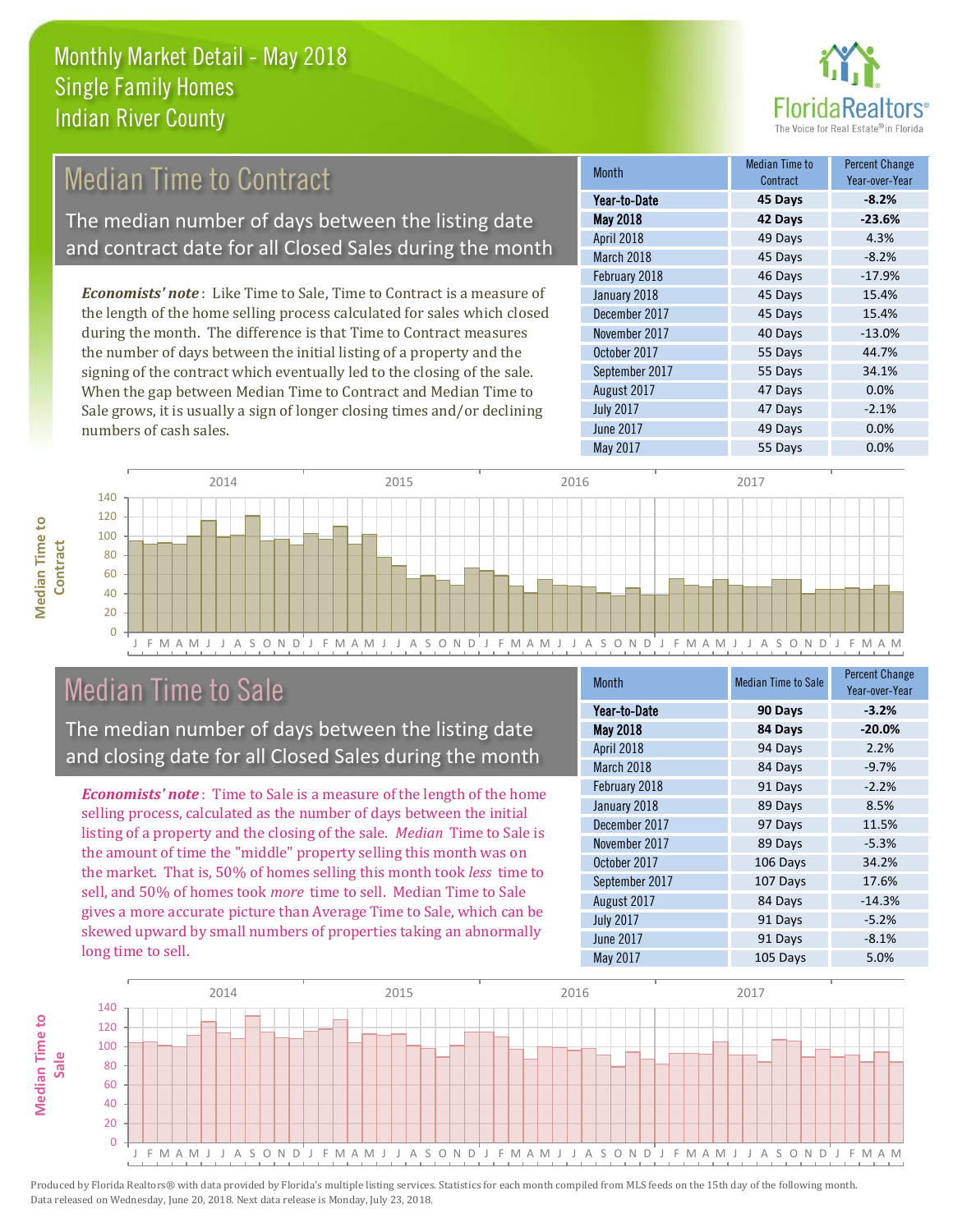distressed properties for sale.



| New Pending Sales                                                             | <b>Month</b>      | <b>New Pending Sales</b> | <b>Percent Change</b><br>Year-over-Year |
|-------------------------------------------------------------------------------|-------------------|--------------------------|-----------------------------------------|
|                                                                               | Year-to-Date      | 1,726                    | 3.9%                                    |
| The number of listed properties that went under                               | <b>May 2018</b>   | 357                      | 11.2%                                   |
|                                                                               | <b>April 2018</b> | 390                      | 17.1%                                   |
| contract during the month                                                     | March 2018        | 355                      | $-3.5%$                                 |
|                                                                               | February 2018     | 313                      | $-9.5%$                                 |
| <b>Economists' note:</b> Because of the typical length of time it takes for a | January 2018      | 311                      | 6.1%                                    |
| sale to close, economists consider Pending Sales to be a decent               | December 2017     | 198                      | $-2.0%$                                 |
| indicator of potential future Closed Sales. It is important to bear in        | November 2017     | 269                      | 17.5%                                   |
| mind, however, that not all Pending Sales will be closed successfully.        | October 2017      | 279                      | 20.8%                                   |
| So, the effectiveness of Pending Sales as a future indicator of Closed        | September 2017    | 152                      | $-43.5%$                                |
| Sales is susceptible to changes in market conditions such as the              | August 2017       | 274                      | 2.2%                                    |
| availability of financing for homebuyers and the inventory of                 | <b>July 2017</b>  | 289                      | 14.2%                                   |



# New Listings

The number of properties put onto the market during the month

*Economists' note* : New Listings tend to rise in delayed response to increasing prices, so they are often seen as a lagging indicator of market health. As prices rise, potential sellers raise their estimations of value—and in the most recent cycle, rising prices have freed up many potential sellers who were previously underwater on their mortgages. Note that in our calculations, we take care to not include properties that were recently taken off the market and quickly relisted, since these are not really *new* listings.

| <b>Month</b>     | <b>New Listings</b> | <b>Percent Change</b><br>Year-over-Year |
|------------------|---------------------|-----------------------------------------|
| Year-to-Date     | 2,190               | 12.3%                                   |
| <b>May 2018</b>  | 411                 | 8.2%                                    |
| April 2018       | 405                 | 21.3%                                   |
| March 2018       | 431                 | 15.5%                                   |
| February 2018    | 458                 | 3.4%                                    |
| January 2018     | 485                 | 15.5%                                   |
| December 2017    | 245                 | $-5.8%$                                 |
| November 2017    | 339                 | $-3.1%$                                 |
| October 2017     | 342                 | 16.7%                                   |
| September 2017   | 177                 | $-40.6%$                                |
| August 2017      | 307                 | $-6.4%$                                 |
| <b>July 2017</b> | 306                 | 8.1%                                    |
| <b>June 2017</b> | 346                 | 25.8%                                   |
| May 2017         | 380                 | 23.8%                                   |

June 2017 **327** 9.4%



Produced by Florida Realtors® with data provided by Florida's multiple listing services. Statistics for each month compiled from MLS feeds on the 15th day of the following month. Data released on Wednesday, June 20, 2018. Next data release is Monday, July 23, 2018.

**New Listings**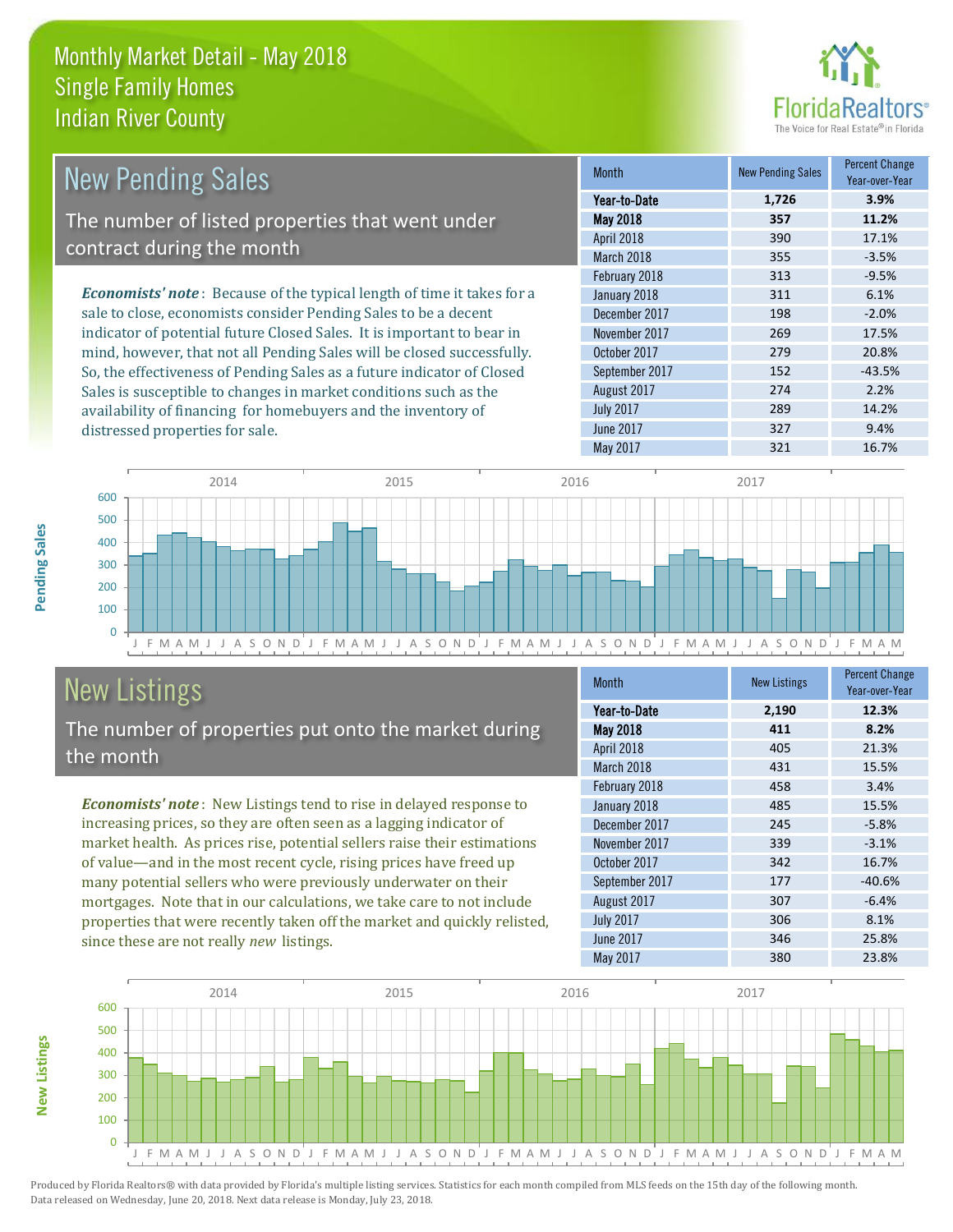

| <b>Inventory (Active Listings)</b>                                |        |                                                                              |  |
|-------------------------------------------------------------------|--------|------------------------------------------------------------------------------|--|
|                                                                   | YTD (M |                                                                              |  |
| The number of property listings active at the end of<br>the month |        |                                                                              |  |
|                                                                   |        | <b>Economists' note</b> : There are a number of ways to define and calculate |  |
|                                                                   |        |                                                                              |  |

Inventory. Our method is to simply count the number of active listings on the last day of the month, and hold this number to compare with the same month the following year. Inventory rises when New Listings are outpacing the number of listings that go off-market (regardless of whether they actually sell). Likewise, it falls when New Listings aren't keeping up with the rate at which homes are going off-market.

| <b>Month</b>             | Inventory | <b>Percent Change</b><br>Year-over-Year |
|--------------------------|-----------|-----------------------------------------|
| <b>YTD (Monthly Avg)</b> | 1,441     | 4.5%                                    |
| May 2018                 | 1,467     | 9.6%                                    |
| April 2018               | 1,414     | 9.4%                                    |
| March 2018               | 1,440     | 8.0%                                    |
| February 2018            | 1,489     | 3.1%                                    |
| January 2018             | 1,393     | $-6.3%$                                 |
| December 2017            | 1,176     | $-3.7%$                                 |
| November 2017            | 1,212     | $-4.3%$                                 |
| October 2017             | 1,214     | 5.2%                                    |
| September 2017           | 1,148     | 3.1%                                    |
| August 2017              | 1,166     | 0.2%                                    |
| <b>July 2017</b>         | 1,247     | 13.0%                                   |
| <b>June 2017</b>         | 1,237     | 7.4%                                    |
| May 2017                 | 1,338     | 5.4%                                    |



# Months Supply of Inventory

An estimate of the number of months it will take to deplete the current Inventory given recent sales rates

*Economists' note* : MSI is a useful indicator of market conditions. The benchmark for a balanced market (favoring neither buyer nor seller) is 5.5 months of inventory. Anything higher is traditionally a buyers' market, and anything lower is a sellers' market. There is no single accepted way of calculating MSI. A common method is to divide current Inventory by the most recent month's Closed Sales count, but this count is a usually poor predictor of future Closed Sales due to seasonal cycles. To eliminate seasonal effects, we use the 12-month average of monthly Closed Sales instead.

| <b>Month</b>             | <b>Months Supply</b> | <b>Percent Change</b><br>Year-over-Year |
|--------------------------|----------------------|-----------------------------------------|
| <b>YTD (Monthly Avg)</b> | 5.5                  | $-5.2%$                                 |
| May 2018                 | 5.6                  | 3.7%                                    |
| April 2018               | 5.4                  | 1.9%                                    |
| March 2018               | 5.5                  | $-1.8%$                                 |
| February 2018            | 5.7                  | $-8.1%$                                 |
| January 2018             | 5.4                  | $-15.6%$                                |
| December 2017            | 4.5                  | $-13.5%$                                |
| November 2017            | 4.8                  | $-12.7%$                                |
| October 2017             | 4.8                  | $-5.9%$                                 |
| September 2017           | 4.5                  | $-8.2%$                                 |
| August 2017              | 4.6                  | $-9.8%$                                 |
| <b>July 2017</b>         | 4.8                  | $-2.0%$                                 |
| June 2017                | 4.9                  | $-2.0%$                                 |
| May 2017                 | 5.4                  | $-1.8%$                                 |

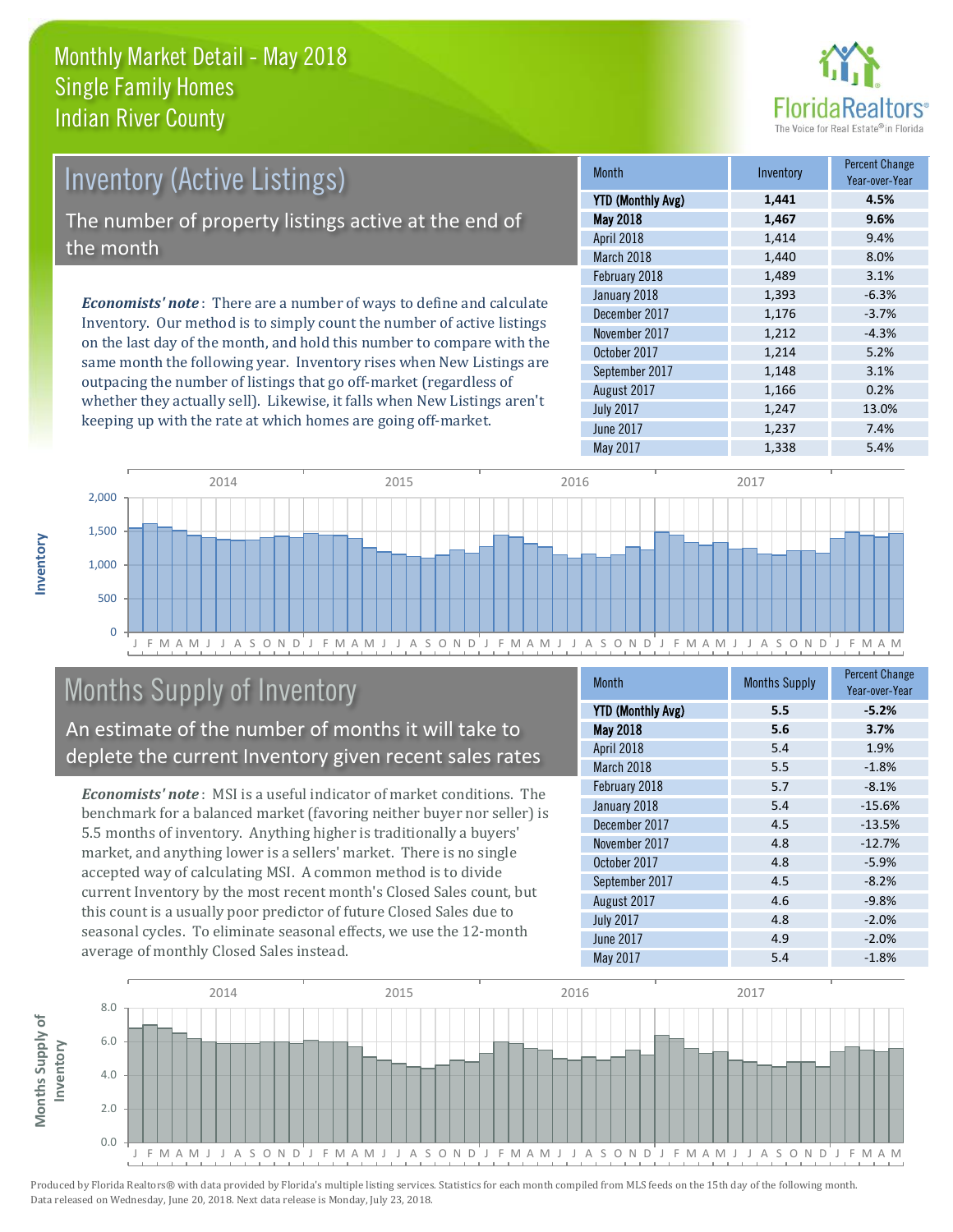

# Closed Sales by Sale Price

The number of sales transactions which closed during the month

*Economists' note:* Closed Sales are one of the simplest—yet most important—indicators for the residential real estate market. When comparing Closed Sales across markets of different sizes, we recommend comparing the percent changes in sales rather than the number of sales. Closed Sales (and many other market metrics) are affected by seasonal cycles, so actual trends are more accurately represented by year-over-year changes (i.e. comparing a month's sales to the amount of sales in the same month in the previous year), rather than changes from one month to the next.

| Sale Price            | <b>Closed Sales</b> | <b>Percent Change</b><br>Year-over-Year |
|-----------------------|---------------------|-----------------------------------------|
| Less than \$50,000    | $\Omega$            | $-100.0%$                               |
| $$50,000 - $99,999$   | 10                  | $-28.6%$                                |
| $$100,000 - $149,999$ | 26                  | $-39.5%$                                |
| $$150,000 - $199,999$ | 71                  | 9.2%                                    |
| \$200,000 - \$249,999 | 78                  | 9.9%                                    |
| \$250,000 - \$299,999 | 58                  | 48.7%                                   |
| \$300,000 - \$399,999 | 39                  | $-20.4%$                                |
| \$400,000 - \$599,999 | 31                  | 19.2%                                   |
| \$600,000 - \$999,999 | 12                  | $-40.0%$                                |
| \$1,000,000 or more   | 13                  | $-7.1%$                                 |



### Median Time to Contract by Sale Price The median number of days between the listing date and contract date for all Closed Sales during the month

*Economists' note* : Like Time to Sale, Time to Contract is a measure of the length of the home selling process calculated for sales which closed during the month. The difference is that Time to Contract measures the number of days between the initial listing of a property and the signing of the contract which eventually led to the closing of the sale. When the gap between Median Time to Contract and Median Time to Sale grows, it is usually a sign of longer closing times and/or declining numbers of cash sales.

| Sale Price            | Median Time to<br>Contract | <b>Percent Change</b><br>Year-over-Year |
|-----------------------|----------------------------|-----------------------------------------|
| Less than \$50,000    | (No Sales)                 | N/A                                     |
| $$50,000 - $99,999$   | 56 Days                    | 180.0%                                  |
| $$100,000 - $149,999$ | 14 Days                    | $-36.4%$                                |
| $$150,000 - $199,999$ | 25 Days                    | $-21.9%$                                |
| \$200,000 - \$249,999 | 43 Days                    | $-28.3%$                                |
| \$250,000 - \$299,999 | 58 Days                    | $-14.7%$                                |
| \$300,000 - \$399,999 | 30 Days                    | $-65.1%$                                |
| \$400,000 - \$599,999 | 91 Days                    | $-44.8%$                                |
| \$600,000 - \$999,999 | 55 Days                    | $-60.1%$                                |
| \$1,000,000 or more   | 89 Days                    | $-51.6%$                                |



Produced by Florida Realtors® with data provided by Florida's multiple listing services. Statistics for each month compiled from MLS feeds on the 15th day of the following month. Data released on Wednesday, June 20, 2018. Next data release is Monday, July 23, 2018.

**Median Time to Contract**

**Median Time to Contract**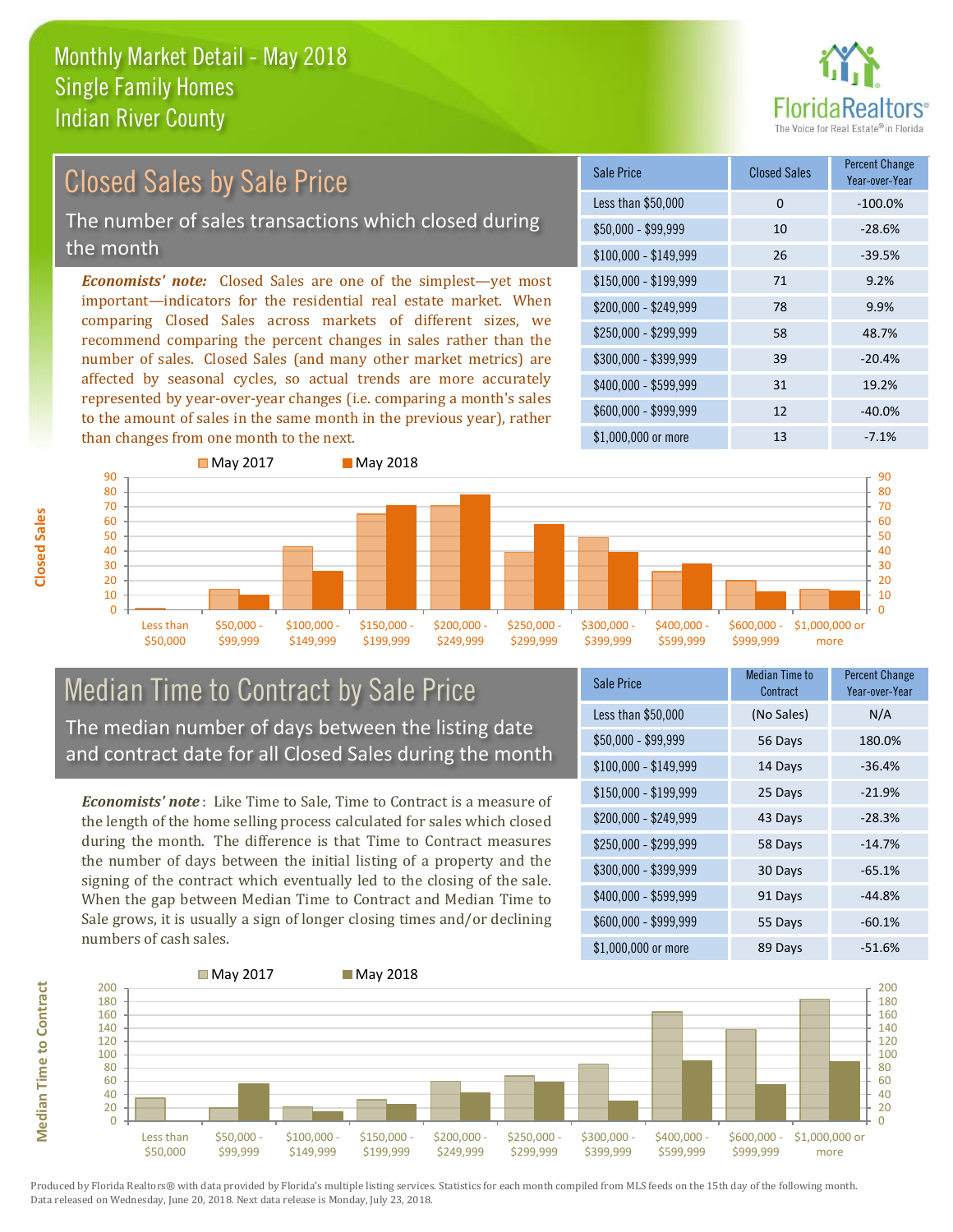

# New Listings by Initial Listing Price

The number of properties put onto the market during the month

*Economists' note:* New Listings tend to rise in delayed response to increasing prices, so they are often seen as a lagging indicator of market health. As prices rise, potential sellers raise their estimations of value—and in the most recent cycle, rising prices have freed up many potential sellers who were previously underwater on their mortgages. Note that in our calculations, we take care to not include properties that were recently taken off the market and quickly relisted, since these are not really *new* listings.

| <b>Initial Listing Price</b> | <b>New Listings</b> | <b>Percent Change</b><br>Year-over-Year |
|------------------------------|---------------------|-----------------------------------------|
| Less than \$50,000           | 1                   | $-50.0%$                                |
| \$50,000 - \$99,999          | 8                   | $-46.7%$                                |
| $$100,000 - $149,999$        | 36                  | $-28.0%$                                |
| $$150,000 - $199,999$        | 83                  | 16.9%                                   |
| \$200,000 - \$249,999        | 83                  | $-2.4%$                                 |
| \$250,000 - \$299,999        | 76                  | 38.2%                                   |
| \$300,000 - \$399,999        | 55                  | 52.8%                                   |
| \$400,000 - \$599,999        | 26                  | $-21.2%$                                |
| \$600,000 - \$999,999        | 32                  | 166.7%                                  |
| \$1,000,000 or more          | 11                  | $-47.6%$                                |



### Inventory by Current Listing Price The number of property listings active at the end of the month

*Economists' note* : There are a number of ways to define and calculate Inventory. Our method is to simply count the number of active listings on the last day of the month, and hold this number to compare with the same month the following year. Inventory rises when New Listings are outpacing the number of listings that go off-market (regardless of whether they actually sell). Likewise, it falls when New Listings aren't keeping up with the rate at which homes are going off-market.

| <b>Current Listing Price</b> | Inventory    | <b>Percent Change</b><br>Year-over-Year |
|------------------------------|--------------|-----------------------------------------|
| Less than \$50,000           | $\mathbf{1}$ | $-50.0%$                                |
| $$50,000 - $99,999$          | 19           | $-20.8%$                                |
| $$100,000 - $149,999$        | 62           | $-13.9%$                                |
| $$150,000 - $199,999$        | 134          | 9.8%                                    |
| \$200,000 - \$249,999        | 188          | 3.9%                                    |
| \$250,000 - \$299,999        | 187          | 23.0%                                   |
| \$300,000 - \$399,999        | 213          | 34.0%                                   |
| \$400,000 - \$599,999        | 236          | 17.4%                                   |
| \$600,000 - \$999,999        | 193          | 1.6%                                    |
| \$1,000,000 or more          | 234          | $-0.4%$                                 |



Produced by Florida Realtors® with data provided by Florida's multiple listing services. Statistics for each month compiled from MLS feeds on the 15th day of the following month. Data released on Wednesday, June 20, 2018. Next data release is Monday, July 23, 2018.

**Inventory**